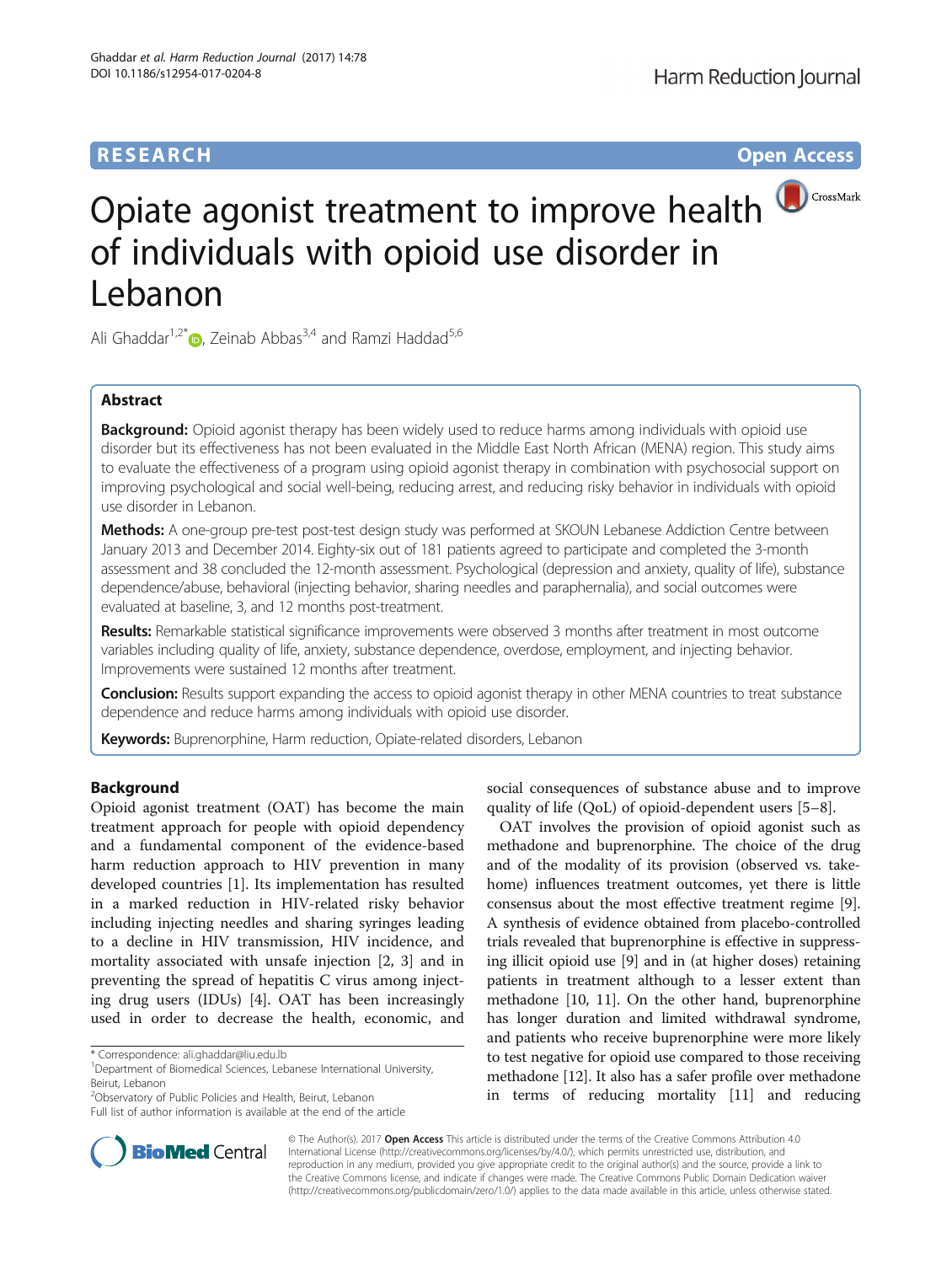diversion-related death [\[13](#page-5-0)]. In general, international guidelines emphasize direct observational induction of buprenorphine followed by multiple in-clinic visits [[14](#page-5-0)]. However, with less strict supervision, unobserved takehome induction supposes fewer logistic barriers and thus results in better treatment outcomes including prolonged abstinence from opioids and reduced drug use [\[15](#page-5-0), [16](#page-5-0)].

Despite its proven effectiveness and affordability, OAT is still unavailable in many low- and middle-income countries where it is desperately needed [\[1\]](#page-5-0). In such countries, evidence from a WHO collaborative study suggested that OAT reduced illegal opioid use, HIV-associated risk behaviors, and criminality, and substantially improved physical and mental health among opioid-dependent patients [\[17](#page-5-0)]. OAT also resulted in substantial improvements in QoL and in several domains of Addiction Severity Index including drug use, psychological well-being, criminality, and family relations [\[18\]](#page-5-0). OAT also demonstrated positive impact on QoL and physical, psychological, and social well-being among opioid users in Malaysia, Lithuania [[19,](#page-5-0) [20](#page-6-0)], and Ukraine [\[21\]](#page-6-0) and on reducing injecting behavior, criminality, HIV infections, and improving QoL in China [[22](#page-6-0)–[24](#page-6-0)]. Similarly, in Taiwan, OAT showed significant improvements in health-related QoL, psychological, and social wellbeing, and HIV-related risky behavior [[25](#page-6-0)]. Indeed, there is increasing evidence suggesting that OAT could attain consistent outcomes in a culturally diverse range of settings in both low- and middle-income and high-income countries. In another study, OAT significantly reduced arrest incidences, risky behavior, and improved QoL [\[26\]](#page-6-0). Likewise, other studies encouraged to scale up OAT in low- and middle-income countries to save lives and resources [[2](#page-5-0)]. This issue is of particular importance as the epidemic of dependence on prescription opioids is predicted to spread to low- and middle-income countries [\[27\]](#page-6-0).

So far, OAT has been provided in at least five Middle East and North African (MENA) countries. Morocco developed a national plan that enabled the introduction of methadone substation treatment pilot programs in 2010. Bahrain, United Arab Emirates, and Palestine have also recently started providing OAT. Iran adopted OAT in its national policy and is the pioneer and leader in outpatient programs with estimated 4275 dispensing centers. In MENA countries, OAT program outcomes have been evaluated only in Iran where evidence support its effectiveness in reducing drug use, injection behavior, and syringe sharing and in improving health, QoL [\[28](#page-6-0)], and social well-being among IDUs [[29](#page-6-0)].

In 2011, Lebanon adopted an OAT take-home buprenorphine pilot program only provided by authorized psychiatrists working within pre-registered treatment settings. One particularity of the treatment modality in Lebanon is the provision of psychosocial support as a basic component of the treatment. After being assessed for eligibility to treatment (diagnosis with opioid use disorder according to DSM5 criteria), patients are followed on weekly basis by a multidisciplinary team consisting of a psychiatrist, psychologist, social worker, and registered nurse. During follow-up, patients are monitored through regular urine tests for opiates, buprenorphine, and other drugs and are assessed for possible misuse, diversion, stability, and response to treatment. Furthermore, it is worth to mention that in Lebanon, a national study conducted in 2010 showed that heroin use accounted for 50% of patients treated for addiction and described a high rate of relapse among heroin users. It also revealed a high rate of arrest related to heroin use, with half of the treated patients having been already arrested at least once by the police [[30\]](#page-6-0). Another particularity of OAT in Lebanon is that it could be a way out of arrest related to drug use, as drug use is criminalized in Lebanon except for users registered in treatment programs.

Almost 6 years has passed since the program initiation in Lebanon in 2011, yet, there exist no published reports about its effectiveness. Furthermore, the effectiveness of an OAT approach combining the component of psychosocial support provided by multidisciplinary team has not been well explored in previous research. The current study aims to evaluate the effectiveness of the pilot OAT program in Lebanon implemented by multidisciplinary teams on treating substance use disorders, improving the mental health and social functioning, and in reducing risky behavior among individuals with opioid use disorder. It also aims to explore the program outcome on reducing arrest related to drug use among registered users.

## Methods

## Assessment

The Lebanese Public Health Ministry (MOPH) implemented buprenorphine for treating opioid use disorder as evidence documents its feasibility, comparable safety profile, and fewer logistic barriers than observed induction [[14](#page-5-0)]. The national guidelines specify that patients receive weekly take-home buprenorphine prescribed by authorized psychiatrists working within pre-registered treatment settings. Eligible patients diagnosed with opioid use disorder according to DSM5 or ICD10 (WHO) criteria are followed up on weekly basis by multidisciplinary teams consisting of a psychiatrist, psychologist, social worker, and registered nurse. Patients are monitored through regular urine tests for opioids and buprenorphine and are assessed for possible misuse, stability, and response to treatment during regular visits to treatment center.

Upon admission, participants completed a selfadministered questionnaire that included variables on socio-demographic characteristics, medical history, and substance use. Participants were interviewed by trained psychologists that were part of the treatment team and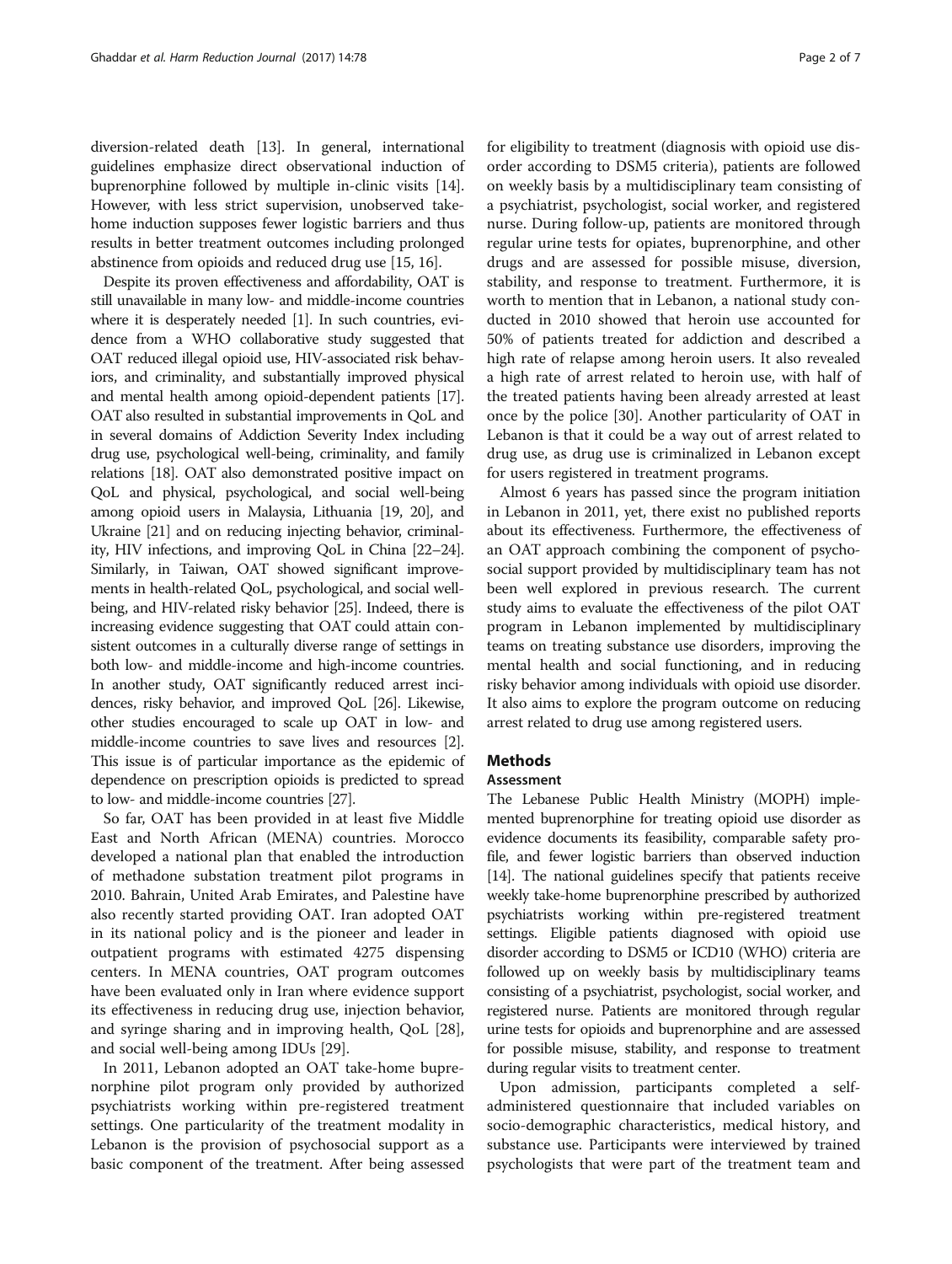were trained for the purpose of the project. For each patient, questionnaires were filled systematically at three time intervals: upon admission (baseline), 3, and 12 months post-treatment.

The research protocol was approved by the institutional review boards at SKOUN and at the Lebanese International University. A one-group pre-test post-test design was adopted in order to measure the effect of OAT by examining the difference in the outcomes at baseline, 3, and 12 months post-treatment.

## Participants

SKOUN Lebanese Addiction Center is the first and largest outpatient community-based treatment center to implement OAT in Lebanon and currently enrolls around 40% of the OAT patients in Lebanon. Participants in the study were opioid-dependent patients who sought treatment at SKOUN. During the study period (January 2013–December 2014), patients diagnosed with opioid use disorder according to the Diagnostic and Statistical Manual of Mental Disorders (DSM5) who were prescribed OAT at SKOUN were approached for participation (181 male patients). Women were not included as there is a very low prevalence of women seeking treatment, especially for heroin dependence. Participants were clearly explained that refusal to participate will not affect their treatment process. Eighty-six patients agreed to participate and concluded the 3-month follow-up assessment, out of which 38 concluded the 12-month follow-up assessment. Participants were briefed by the team members about the objectives of the research and signed a written informed consent prior to participation. Patients were explained that refusal to participate will not affect positively or negatively their treatment. Ethical approval was obtained from the Institutional Review Board of the Lebanese International University.

## Measures

Participants were asked about their age, educational level, average household income, marital status, employment criminal activity, number of arrests, and number of days in prison. Several participants had along with heroin dependence other substance dependence (cocaine and cannabis). We monitored the outcome of OAT on reducing heroin dependence along with cocaine and cannabis dependence. Substance use disorder (i.e., heroin, cocaine, and cannabis) was assessed according to DSM5 criteria (American Psychiatric Association, 2000).

Self-reports concerning participants' general health in the last 2 weeks were measured using EUROHIS QoL Scale (WHO QOL-8) validated questionnaire [[31\]](#page-6-0). The scales were composed of eight questions with Likerttype scale with five response options  $(1 = \text{very poor}, 5 =$  very good). The utilized scales were translated and blindly back translated in Arabic by two separate professional translators. An expert panel helped solve discrepancies between both translations and the final version was used.

The Hospital Anxiety and Depression Scale (HADS) was used to assess psychological well-being [\[32\]](#page-6-0). Each of anxiety and depression was measured by seven items with Likert-type scale with four response options  $(0 = not at$ all, 3 = most of the times). Anxiety was assessed by asking whether participants experienced tense or frightened feelings, worrying thoughts, or whether they felt restless. Depression was assessed through questions such as "I have lost interest in my appearance." The score of each dimension is established by the summation of the individual questions. Cronbach's alpha reliability coefficients of the scales in the sample were 0.77, 0.84, and 0.81 for QoL, anxiety, and depression, respectively.

Injecting behavior was measured through a scale from 1 to 4 (1 = during last 3 months and 4 = never) and sharing needles was measured through a scale from 1 to  $6(1)$  = more than 10 times and  $6$  = never) based on a questionnaire that measures risk for transmission of blood-borne viruses [[33\]](#page-6-0). Overdose was measured through a simple question about overdose during last 3 months.

### Statistical analysis

We displayed in the results only the pretreatment variables that explained at least 1% of the variance in our health outcomes (Table [1\)](#page-3-0). The other pre-treatment variables that could not account for variance in the outcome variables (eta-square less than 0.01) are not mentioned in the table. Shapiro-Wilk test was used to check the normality of distribution of the outcome variables. For continuous variables that showed normal distribution (QoL, anxiety, and depression), within-group changes were analyzed using paired, one-tailed  $t$  test (for the 3-month assessment) and one-way repeated measure ANOVA (for the 12-month assessment). For the other variables that were not normally distributed, changes in nominal categorical variables (previous arrest, work) were analyzed using the McNemar non-parametric tests with effect sizes calculated in accordance with Cohen's d. Differences in ordinal variables (injecting behavior and sharing needles) were analyzed by z-Wilcoxon rank non-parametric tests with calculating r-correlation coefficient for effect size.  $\alpha$ -level of 5% was considered statistically significant.

## Results

## Sample characteristics

The baseline characteristics of participants who completed the 3- and the 12-month assessment are displayed in Table [1.](#page-3-0) Participants age ranged between 18 and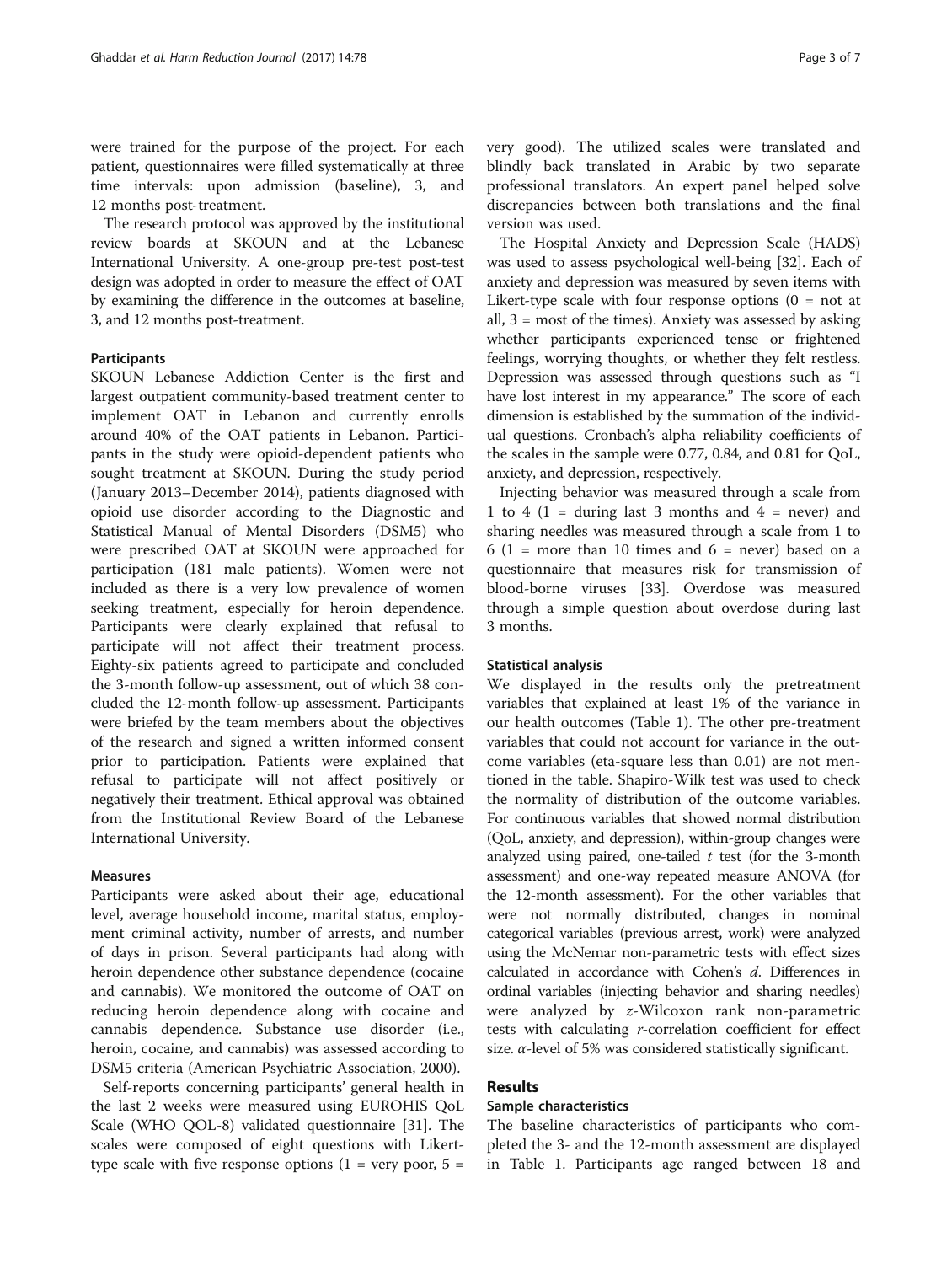<span id="page-3-0"></span>Table 1 Pre-treatment individual characteristics of participants who completed the 3-month assessment ( $n = 86$ ) and the 12-month assessment ( $n = 38$ )

|                                      | 3 months    | 12 months  |
|--------------------------------------|-------------|------------|
| Age, years                           | $n = 86$    | $n = 38$   |
| $18 - 25$                            | 32 (37.2%)  | 15 (39.5%) |
| $26 - 30$                            | 25 (29.1%)  | 11 (28.9%) |
| $31 - 35$                            | 20 (23.3%)  | 9(23.7%)   |
| $36+$                                | $9(10.5\%)$ | $3(7.9\%)$ |
| Educational level                    | $n = 84$    | $n = 37$   |
| Illiterate                           | 19 (22.6%)  | 5 (13.5%)  |
| School                               | 44 (52.4%)  | 19 (51.4%) |
| University                           | 21 (25.0%)  | 13 (35.1%) |
| Average household income, \$         | $n = 77$    | $n = 34$   |
| Low $(< 1000)$                       | 43 (50.0%)  | 20 (52.6%) |
| Middle (1000-2500)                   | 25 (29.1%)  | 11 (28.9%) |
| High (2500+)                         | $9(10.5\%)$ | $3(7.9\%)$ |
| Marital status                       | $n = 86$    | $n = 38$   |
| Never married                        | 60 (69.8%)  | 24 (63.2%) |
| Fver married                         | 26 (30.2%)  | 14 (36.8%) |
| Number of times arrested             | $n = 86$    | $n = 38$   |
| None                                 | 24 (27.9%)  | 10 (26.3%) |
| 1                                    | 20 (23.3%)  | 11 (28.9%) |
| $\geq$ 2                             | 42 (48.8%)  | 17 (44.7%) |
| Longest duration of detainment, days | $n = 86$    | $n = 38$   |
| 0                                    | 23 (26.7%)  | 10 (26.3%) |
| $1 - 30$                             | 21 (24.4%)  | 12 (31.6%) |
| $\geq$ 1 month                       | 42 (48.8%)  | 16 (42.1%) |
| Substance concern                    | $n = 86$    | $n = 38$   |
| Heroine                              | 76 (89.4%)  | 36 (94.7%) |
| Cocaine                              | 10 (11.6%)  | 6 (15.8%)  |
| Cannabis                             | 15 (17.4%)  | 7 (18.4%)  |

66 years with median  $= 28$  years (standard deviation  $= 7.61$ ). Around 73% of participants had history of arrest. The number of previous arrests ranged between 0 and 18 times with median  $= 2$  times (standard deviation  $= 2.86$ ). Participants stayed in prison between 0 and 6330 days with median = 20 days (standard deviation = 716.27 days). Around half of the participants had school education and had low average household income, and the majority were never married.

Results indicated that the treatment had positive effects on the quality of life, anxiety, and depression that were sustained over the two post-treatment time intervals. QoL scores significantly increased while anxiety scores significantly decreased 3 and 12 months after the treatment. Likewise, depression scores dropped after the treatment, although the difference in scores compared to baseline was statistically significant at the 3-month

interval but lost significance at the 12-month interval. However, although reductions in anxiety scores were maintained 12 months after the treatment, the difference between baseline scores of anxiety lost statistical significance (Table [2\)](#page-4-0).

The treatment had positive effects on reducing arrest and improving employment over time. McNemar's test determined that there was a statistically significant reduction in the proportion of persons arrested, at the two time intervals (3 and 12 months) post-treatment compared to baseline. However, the % of employed patients increased 3 months after treatment (statistically significant difference) and 12 months after treatment (non-significant difference). Similarly, the McNemar test showed statistically significant reductions in the % of patients who reported overdosing and the % of patients who met heroin, cocaine, and cannabis dependence criteria, at both the 3 and 12 months' time intervals after the treatment (Table [3\)](#page-4-0).

Results of the Wilcoxon z-non-parametric test indicated a slight, statistically non-significant reduction in injecting behavior scores at the 3-month interval  $(z = -1.23;$ p value = 0.15; effect size  $r = 0.09$  and the 12-month intervals ( $z = -0.56$ ; p value = 0.21; effect size  $r = 0.07$ ). Similarly, the Wilcoxon z test showed significant reduction in the score of sharing needles 3 months  $(z = -1.67; p$ value = 0.001; effect size  $r = 0.12$ ) and non-significant reduction in the scores 12 months after the treatment  $(z = -0.22; p$  value = 0.82; effect size  $r = 0.03$ ). Fewer patients reported overdosing after 3 and 12 months compared to baseline. Significant reductions were noted in the % of patients who met opioid use disorder, cocaine use disorder, and cannabis use disorder 3 and 12 months after treatment.

## **Discussion**

The primary outcome evaluation of OAT pilot program in Lebanon supports its implementation for treating substance use disorder and reducing harms among individuals with opioid use disorder. Remarkable statistically significant improvements were observed over time (3 and 12 months) among patients under buprenorphine in most outcome variables including QoL, anxiety, substance dependence, overdose, and employment. Congruent findings have been observed in low- and middle-income countries about the effectiveness of buprenorphine in improving mental health and in reducing risky behaviors [[17\]](#page-5-0).

The most impressive finding was improvement in employment, not something usually noted in evaluations performed in high-income countries. Statistically significant improvements in QoL were documented after treatment, in consistence with previous findings in lowand middle-income countries [\[18](#page-5-0)]. Contrary to findings obtained in other countries, the percentage of arrest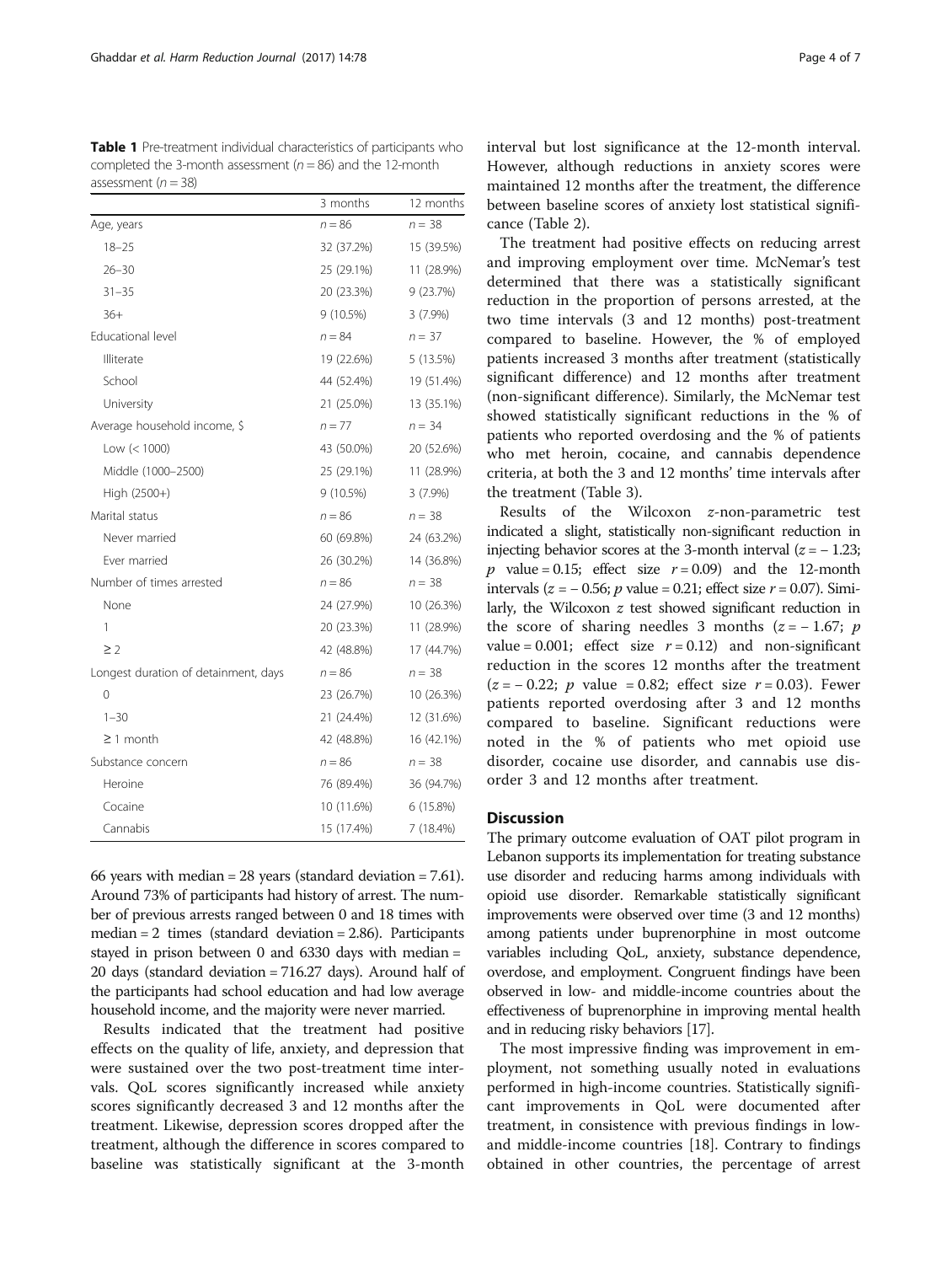<span id="page-4-0"></span>Table 2 Changes in mean (s.d.) in outcomes 3 and 12 months post-treatment

|                                                     | 3-month assessment $(n = 75)$ |               |                | 12-month assessment $(n = 36)$ |              |               |                |                |                        |
|-----------------------------------------------------|-------------------------------|---------------|----------------|--------------------------------|--------------|---------------|----------------|----------------|------------------------|
| Variable and group                                  | Baseline                      | Post 3 months | <i>p</i> value | Effect size                    | Baseline     | Post 3 months | Post 12 months | <i>p</i> value | Effect size            |
| EUROHIS Quality of Life<br>Scale (8-40) mean (s.d.) | 21.82 (6.59)                  | 24.93 (6.32)  | $p \le 0.001$  | Cohen's $d = 0.37$             | 22.37 (6.22) | 24.16 (5.82)  | 24.84 (6.92)   | $p = 0.05$     | $n = 2 = 0.14$         |
| Anxiety (HADS) (0-21)<br>mean (s.d.)                | 9.62(4.09)                    | 7.29(4.55)    | $p = 0.001$    | Cohen's $d = 0.34$ 9.27 (3.84) |              | 7.18(4.19)    | 6.91(3.91)     |                | $p = 0.006$ n 2 = 0.24 |
| Depression (HADS)<br>$(0-21)$ mean $(s.d.)$         | 8.97 (3.56)                   | 7.66 (3.69)   | $p = 0.03$     | Cohen's $d = 0.21$             | 8.94 (3.58)  | 8.01 (3.54)   | 7.65(3.82)     | $p = 0.19$     | $n = 2 = 0.17$         |

HADS Hospital Anxiety Depression, s.d. standard deviation, d Cohen's d effect size, η 2 eta-squared effect size

Table 3 Changes in frequency and % in outcomes 3 and 12 months post-treatment

|                                                         | n (%)                                                   | p value      |  |  |  |  |  |
|---------------------------------------------------------|---------------------------------------------------------|--------------|--|--|--|--|--|
| Arrested last 3 months-3-month assessment ( $n = 86$ )  |                                                         |              |  |  |  |  |  |
| Baseline                                                | 62 (72.1%)                                              |              |  |  |  |  |  |
| 3 months                                                | 7(8.1%)                                                 | 0.001        |  |  |  |  |  |
|                                                         | Arrested last 3 months-12-month assessment ( $n = 38$ ) |              |  |  |  |  |  |
| Baseline                                                | 24 (70.6%)                                              |              |  |  |  |  |  |
| 12 months                                               | $1(2.6\%)$                                              | 0.001        |  |  |  |  |  |
| Working-3-month assessment ( $n = 86$ )                 |                                                         |              |  |  |  |  |  |
| Baseline                                                | 24 (27.9%)                                              |              |  |  |  |  |  |
| 3 months                                                | 52 (60.5%)                                              | 0.02         |  |  |  |  |  |
| Working-12-month assessment ( $n = 38$ )                |                                                         |              |  |  |  |  |  |
| Baseline                                                | 12 (31.6%)                                              | 0.07         |  |  |  |  |  |
| 12 months                                               | 30 (78.9%)                                              |              |  |  |  |  |  |
|                                                         | N times overdose—3-month assessment ( $n = 86$ )        |              |  |  |  |  |  |
| Baseline                                                | 12 (14.0%)                                              |              |  |  |  |  |  |
| 3 months                                                | $3(3.5\%)*$                                             | 0.02         |  |  |  |  |  |
| N times overdose—12-month assessment ( $n = 38$ )       |                                                         |              |  |  |  |  |  |
| Baseline                                                | 8 (21.1%)                                               |              |  |  |  |  |  |
| 12 months                                               | 1(2.6%)                                                 | 0.03         |  |  |  |  |  |
| Heroin use disorder-3-month assessment ( $n = 86$ )     |                                                         |              |  |  |  |  |  |
| Baseline                                                | 72 (100%)                                               |              |  |  |  |  |  |
| 3 months                                                | $5(6.9\%)$                                              | $\leq 0.001$ |  |  |  |  |  |
| Heroin use disorder—12-month assessment ( $n = 38$ )    |                                                         |              |  |  |  |  |  |
| Baseline                                                | 38 (100%)                                               |              |  |  |  |  |  |
| 12 months                                               | 1(2.6%)                                                 | $\leq 0.001$ |  |  |  |  |  |
| Cocaine use disorder-3-month assessment ( $n = 86$ )    |                                                         |              |  |  |  |  |  |
| <b>Baseline</b>                                         | 13 (18%)                                                |              |  |  |  |  |  |
| 3 months                                                | $1(1.3\%)$                                              | $p = 0.04$   |  |  |  |  |  |
| Cocaine use disorder-12-month assessment ( $n = 38$ )   |                                                         |              |  |  |  |  |  |
| <b>Baseline</b>                                         | 6 (15.8%)                                               |              |  |  |  |  |  |
| 12 months                                               | $1(2.6\%)$                                              | $p = 0.01$   |  |  |  |  |  |
| Marijuana use disorder-3-month assessment ( $n = 86$ )  |                                                         |              |  |  |  |  |  |
| <b>Baseline</b>                                         | 18 (25%)                                                |              |  |  |  |  |  |
| 3 months                                                | 6 (9.7%)                                                | $p = 0.01$   |  |  |  |  |  |
| Marijuana use disorder—12-month assessment ( $n = 38$ ) |                                                         |              |  |  |  |  |  |
| Baseline                                                | 8 (21%)                                                 |              |  |  |  |  |  |
| 12 months                                               | 3 (7.8%)                                                | 0.04         |  |  |  |  |  |

among patients receiving OST significantly decreased after the treatment [\[34\]](#page-6-0). A possible explanation of this discrepancy in the results is that participants were arrested due to drug use, which is considered a criminal act in Lebanon. Registering in the OAT program is a way out of penalizing persons using drugs. This probably explains the high number of arrest reported before engaging in the program and the dramatic drop 3 months after treatment.

## Limitations

The current study has some limitations related to the study population and design. The absence of a control group and of randomization poses limitations to internal validity related to the difficulty to exclude confounders. The sample size was not calculated a priori, was relatively small, and represented exclusively male heroindependent users. Finally, results are prone to information bias related to self-reporting as reported improvement could have been possibility overestimated. Actually, it could be argued that patients usually enter treatment at a time of crisis, when social functioning is poor and self-report is prone to overstate poor health. On the other hand, there is a selection bias related to non-response and loss to follow-up, as one could argue that those followed up are the ones who were successful and that only 47.5% concluded the 3-month assessment. A possible explanation for patient non-participation and dropout could be the transfer of patients to other centers or due to patients' own will to stop treatment. A more comprehensive evaluation is needed to monitor the benefits of the treatment on a longer term.

## Conclusion

Results have important implications to guide policy makers in making informed decisions about treatment options of individuals with opioid use disorder. The challenges related to the difficult socio-political context that faced the implementation of OAT program in Lebanon since its launching in December 2011 should be taken into consideration [\[35](#page-6-0)]. Other MENA countries implementing OAT should also take into consideration the specificities of the treatment protocol adopted by the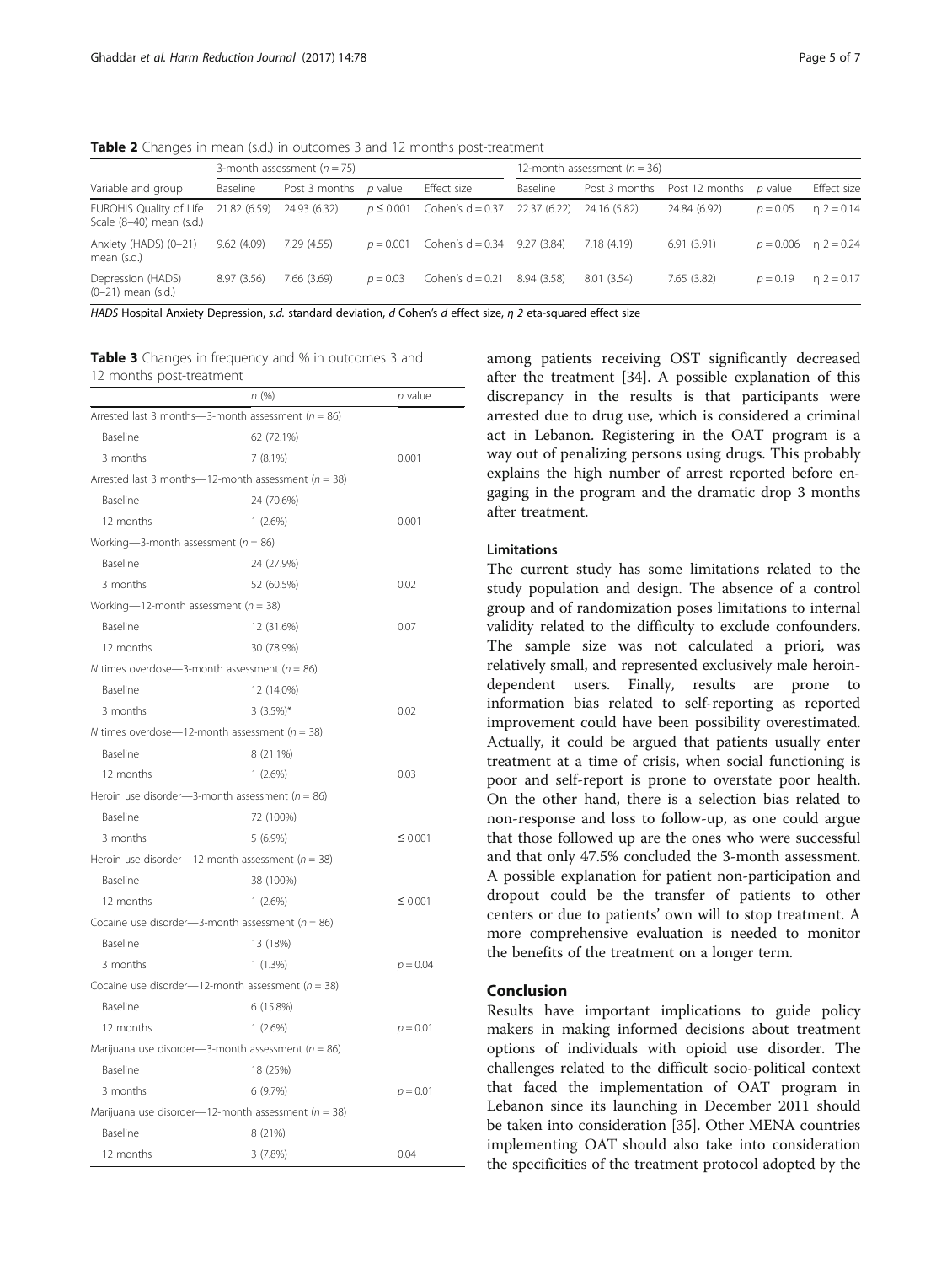<span id="page-5-0"></span>Lebanese pilot program and should address adopting alternative treatment provision protocols. For instance, in the Lebanese example, a positive evaluation of retention in the program was given to patients who tested negative in the weekly urine test. Following the latest evidence about using more frequent urine testing would allow for a more objective evaluation of the retention in the program and provide better outcomes on sustaining opioid-free urinalysis [[36\]](#page-6-0). Further evaluations of the effectiveness of OAT countries are warranted to monitor the potential adverse effects associated with buprenorphine misuse in MENA [1, [37\]](#page-6-0). The encouraging results of the evaluation of the first pilot OAT program in Lebanon support expanding the access to buprenorphine in Lebanon and other MENA countries in order to treat individuals with opioid use disorder.

#### Abbreviations

HIV: Human immunodeficiency virus; IDUs: Injecting drug users; MENA: Middle East North Africa; MoH: Ministry of Public Health; OAT: Opioid agonist therapy; QoL: Quality of life

#### Acknowledgements

The authors acknowledge the support of the SKOUN Lebanese Addiction Center during the phases of study design and data collection. The authors also acknowledge Dr. Alaa Fawaz for revising the paper.

#### Funding

This study was funded by the National Council of Scientific Research (CNRS)—Lebanon.

#### Availability of data and materials

Data sharing is not applicable to this article as no datasets were generated or analyzed during the current study.

#### Authors' contributions

AG carried out the study design, evaluation, and data analysis and drafted the manuscript. ZA drafted parts of the manuscript and provided guidance as a consultant in the implementation of opioid substitution treatment programs. RH revised and adjusted the study design and coordinated the psychiatric follow-up and evaluation of the study participants. All authors read and approved the final manuscript.

#### Ethics approval and consent to participate

All procedures performed in studies involving human participants were in accordance with the ethical standards of the institutional and national research committee and with the 1964 Helsinki declaration and its later amendments or comparable ethical standards. Informed consent was obtained from all individual participants included in the study.

#### Consent for publication

Not applicable

#### Competing interests

The authors declare that they have no competing interests.

#### Publisher's Note

Springer Nature remains neutral with regard to jurisdictional claims in published maps and institutional affiliations.

#### Author details

<sup>1</sup>Department of Biomedical Sciences, Lebanese International University, Beirut, Lebanon. <sup>2</sup>Observatory of Public Policies and Health, Beirut, Lebanon.<br><sup>3</sup>School of Pharmacy, Labanose International University, Beirut, Lebanon. <sup>3</sup>School of Pharmacy, Lebanese International University, Beirut, Lebanon. 4 Department of Narcotics, Ministry of Public Health, Beirut, Lebanon.

5 Department of Psychiatry, Lebanese University, Beirut, Lebanon. 6 Department of Psychiatry, Saint Joseph University, Beirut, Lebanon.

## Received: 15 September 2017 Accepted: 29 November 2017 Published online: 08 December 2017

#### References

- 1. Mathers BM, Degenhardt L, Ali H, Wiessing L, Hickman M, Mattick RP, et al. HIV prevention, treatment, and care services for people who inject drugs: a systematic review of global, regional, and national coverage. Lancet. 2010; 375(9719):1014–28. doi: [10.1016/s0140-6736\(10\)60232-2](http://dx.doi.org/10.1016/s0140-6736(10)60232-2).
- 2. Gowing LR, Hickman M, Degenhardt L. Mitigating the risk of HIV infection with opioid substitution treatment. Bull World Health Organ. 2013;91(2): 148–9. doi: [10.2471/blt.12.109553.](http://dx.doi.org/10.2471/blt.12.109553)
- 3. United Nations Office on Drugs and Crime (UNODC). World drug report. 2014. (United Nations Publications, Sales No. E. 14X17). [https://www.unodc.](https://www.unodc.org/documents/wdr2014/World_Drug_Report_2014_web.pdf) [org/documents/wdr2014/World\\_Drug\\_Report\\_2014\\_web.pdf](https://www.unodc.org/documents/wdr2014/World_Drug_Report_2014_web.pdf)
- MacArthur G, van Velzen E, Palmateer N, Kimber J, Pharris A, Hope V, et al. Interventions to prevent HIV and hepatitis C in people who inject drugs: a review of reviews to assess evidence of effectiveness. Int J Drug Policy. 2014;25(1):34–52. doi: [10.1016/j.drugpo.2013.07.001.](http://dx.doi.org/10.1016/j.drugpo.2013.07.001)
- 5. Brown L, Alterman A, Rutherford M, Cacciola J, Zaballero A. Addiction severity index scores of four racial/ethnic and gender groups of methadone maintenance patients. J Subst Abus. 1993;5(3):269–79.
- Strain E, Stitzer M, Liebson I, Bigelow G. Buprenorphine versus methadone in the treatment of opioid dependence. J Clin Psychopharmacol. 1996;16(1):58–67.
- 7. Tracy E, Laudet A, Min M, Kim H, Brown S, Jun M, Singer L. Prospective patterns and correlates of quality of life among women in substance abuse treatment. Drug Alcohol Depend. 2012;124(3):242–9. doi: [10.1016/j.](http://dx.doi.org/10.1016/j.drugalcdep.2012.01.010) [drugalcdep.2012.01.010](http://dx.doi.org/10.1016/j.drugalcdep.2012.01.010).
- De Maeyer J, Vanderplasschen W, Broekaert E. Quality of life among opiatedependent individuals: a review of the literature. Int J Drug Policy. 2010; 21(5):364–80. doi: [10.1016/j.drugpo.2010.01.010](http://dx.doi.org/10.1016/j.drugpo.2010.01.010).
- 9. Meader N. A comparison of methadone, buprenorphine and alpha2 adrenergic agonists for opioid detoxification: a mixed treatment comparison meta-analysis. Drug Alcohol Depend. 2010;108(1–2):110–4.
- 10. Mattick RP, Breen C, Kimber J, Davoli M. Buprenorphine maintenance versus placebo or methadone maintenance for opioid dependence. Cochrane Database Syst Rev. 2008; CD002207. doi: [10.1002/14651858.CD002207.pub3.](http://dx.doi.org/10.1002/14651858.CD002207.pub3.)
- 11. Connock M, Juarez-Garcia A, Jowett S, Frew E, Liu Z, Taylor R, et al. Methadone and buprenorphine for the management of opioid dependence: a systematic review and economic evaluation. Health Technol Assess. 2007;11(9):1–171.
- 12. West S, O'Neal K, Graham C. A meta-analysis comparing the effectiveness of buprenorphine and methadone. J Subst Abus. 2000;12(4):405–14.
- 13. Bell J, Butler B, Lawrance A, Batey R, Salmelainen P. Comparing overdose mortality associated with methadone and buprenorphine treatment. Drug Alcohol Depend. 2009;104(1–2):73–7. doi: [10.1016/j.drugalcdep.2009.03.020](http://dx.doi.org/10.1016/j.drugalcdep.2009.03.020).
- 14. Lee J, Vocci F, Fiellin D. Unobserved "home" induction onto buprenorphine. J Addict Med. 2014;8(5):299–308. doi: [10.1097/ADM.0000000000000059.](http://dx.doi.org/10.1097/ADM.0000000000000059)
- 15. Chawarski M, Mazlan M, Schottenfeld R. Behavioral drug and HIV risk reduction counseling (BDRC) with abstinence-contingent take-home buprenorphine: a pilot randomized clinical trial. Drug Alcohol Depend. 2008; 94(1–3):281–4. [https://doi.org/10.1016/j.drugalcdep.2007.11.008.](http://dx.doi.org/10.1016/j.drugalcdep.2007.11.008)
- 16. Cunningham C, Giovanniello A, Li X, Kunins H, Roose R, Sohler N. A comparison of buprenorphine induction strategies: patient-centered homebased inductions versus standard-of-care office-based inductions. J Subst Abus Treat. 2011;40(4):349–56. doi: [10.1016/j.jsat.2010.12.002](http://dx.doi.org/10.1016/j.jsat.2010.12.002).
- 17. Lawrinson P, Ali R, Buavirat A, Chiamwongpaet S, Dvoryak S, Habrat B, et al. Key findings from the WHO collaborative study on substitution therapy for opioid dependence and HIV/AIDS. Addiction. 2008;103(9):1484–92. doi: [10.](http://dx.doi.org/10.1111/j.1360-0443.2008.02249.x) [1111/j.1360-0443.2008.02249.x](http://dx.doi.org/10.1111/j.1360-0443.2008.02249.x).
- 18. Feelemyer J, Jarlais D, Arasteh K, Phillips B, Hagan H. Changes in quality of life (WHOQOL-BREF) and addiction severity index (ASI) among participants in opioid substitution treatment (OST) in low and middle income countries: an international systematic review. Drug Alcohol Depend. 2014;134:251–8.
- 19. Lua P, Talib N. A 12-month evaluation of health-related quality of life outcomes of methadone maintenance program in a rural Malaysian sample. Subst Use Misuse. 2012;47(10):1100–5. doi: [10.3109/10826084.2012.679840](http://dx.doi.org/10.3109/10826084.2012.679840).